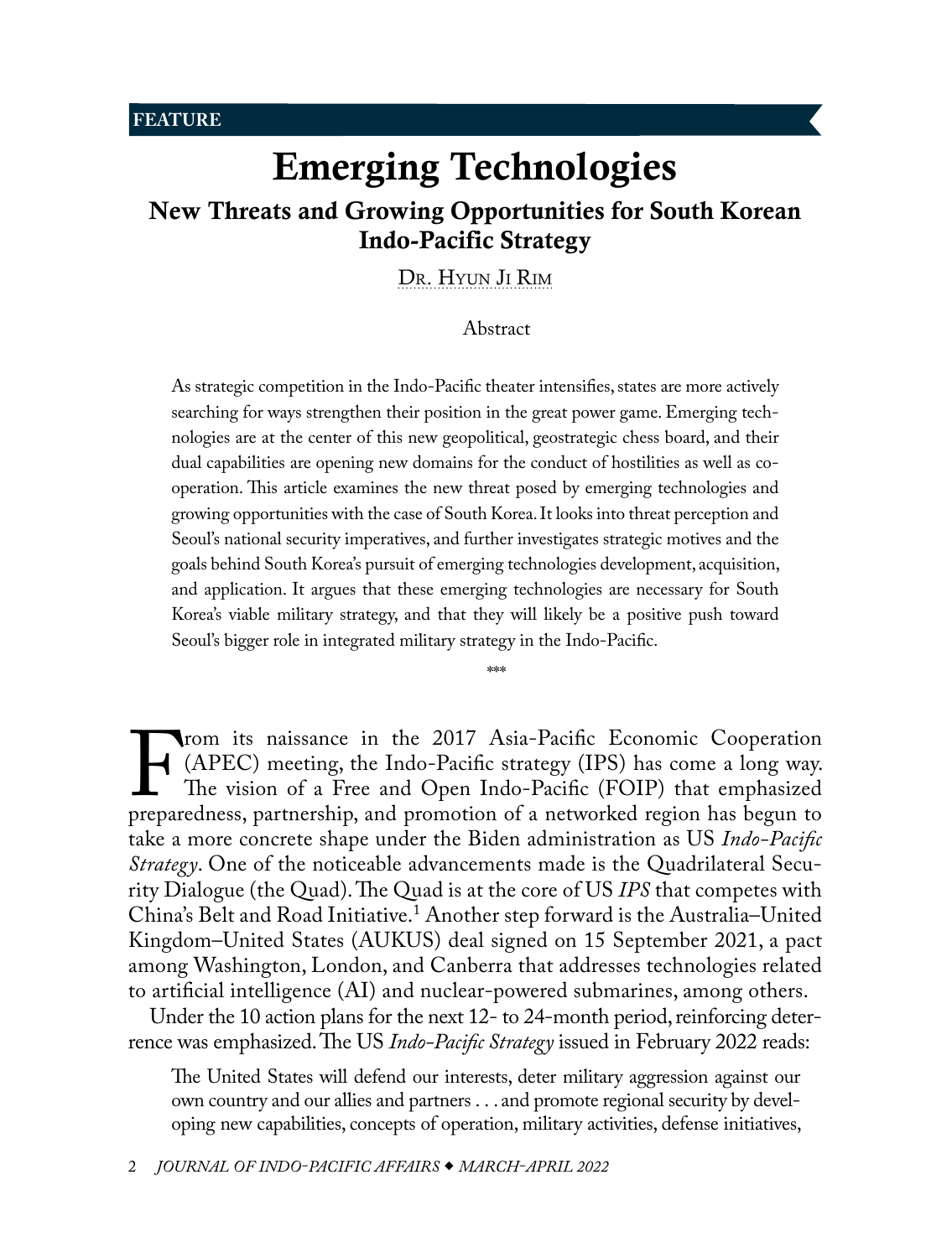<span id="page-1-0"></span>and a more resilient force posture. . . . we will deepen cooperation and enhance interoperability through a concrete program of work on advanced capabilities, including cyber, artificial intelligence, quantum technologies, and undersea capabilities.<sup>2</sup>

In the security domain, the *IPS* is a more comprehensive form of the US Third Offset Strategy, which named China and Russia as strategic competitors of the United States and reevaluated civil-military fusion in technology. This competition is becoming more comprehensive across multiple sectors from semiconductor, telecommunication, to green energy, and the strategic roles and the significance of cooperation among the Quad and Quad Plus members is expected to rise.

The most severe competition lies in emerging military technologies that open new domains for the conduct of hostilities. These domains not only apply to the sheer size and speed of an act of aggression, but also to the nature of destruction in conflicts. New technologies mentioned in the 2018 *National Defense Strategy* are AI, lethal autonomous weapons, hypersonic weapons, directed energy weapons, biotechnology, and quantum technology[.3](#page-11-0) These technologies are linked to developing and implementing new types of assets in the new era of counterforce and beyond.[4](#page-11-0) China and Russia have been executing military modernization plans focusing on these new capabilities to increase survivability against the US missile defense system and potential conflicts in new domains.<sup>[5](#page-11-0)</sup>

China, for example, tested a new space capability, the Fractional Orbit Bombardment System (FOBS) with a hypersonic glide vehicle carrying "a nuclearcapable rocket," on 7 August 2021.[6](#page-11-0) Even though FOBS is nothing new, the fact that China upgraded the system, which is prohibited by the Soviet-US Strategic Arms Limitation Treaty II, with a hypersonic glide vehicle and tested it was a wakeup call for Washington[.7](#page-11-0) The new system will allow China to place nuclear weapons into low earth orbit and maneuver the warhead laterally and vertically when reentering the atmosphere. This an offensive antiaccess area denial (A2AD) asset that is capable of directly interfering with the US missile defense system. Thus, it is a recent example of deepening strategic competition between China and the United States. In addition, China has been investing in multiple independently targetable reentry vehicles (MIRV) and hypersonic glide vehicles (HGV), as well as a space-based early warning system.

On 15 November 2021, Russia tested a direct-ascent antisatellite missile that "clearly demonstrate that Russia, despite its claims of opposing the weaponization of outer space, is willing to jeopardize the long-term sustainability of outer space."[8](#page-11-0) This shows that Russia is exploring the use of emerging technologies and has an interest in new space technologies. Russia has been operating under the doctrine of "escalate to de-escalate" based on limited nuclear use and reiterated this point in its Basic Principles of State Policy of the Russian Federation on Nuclear De-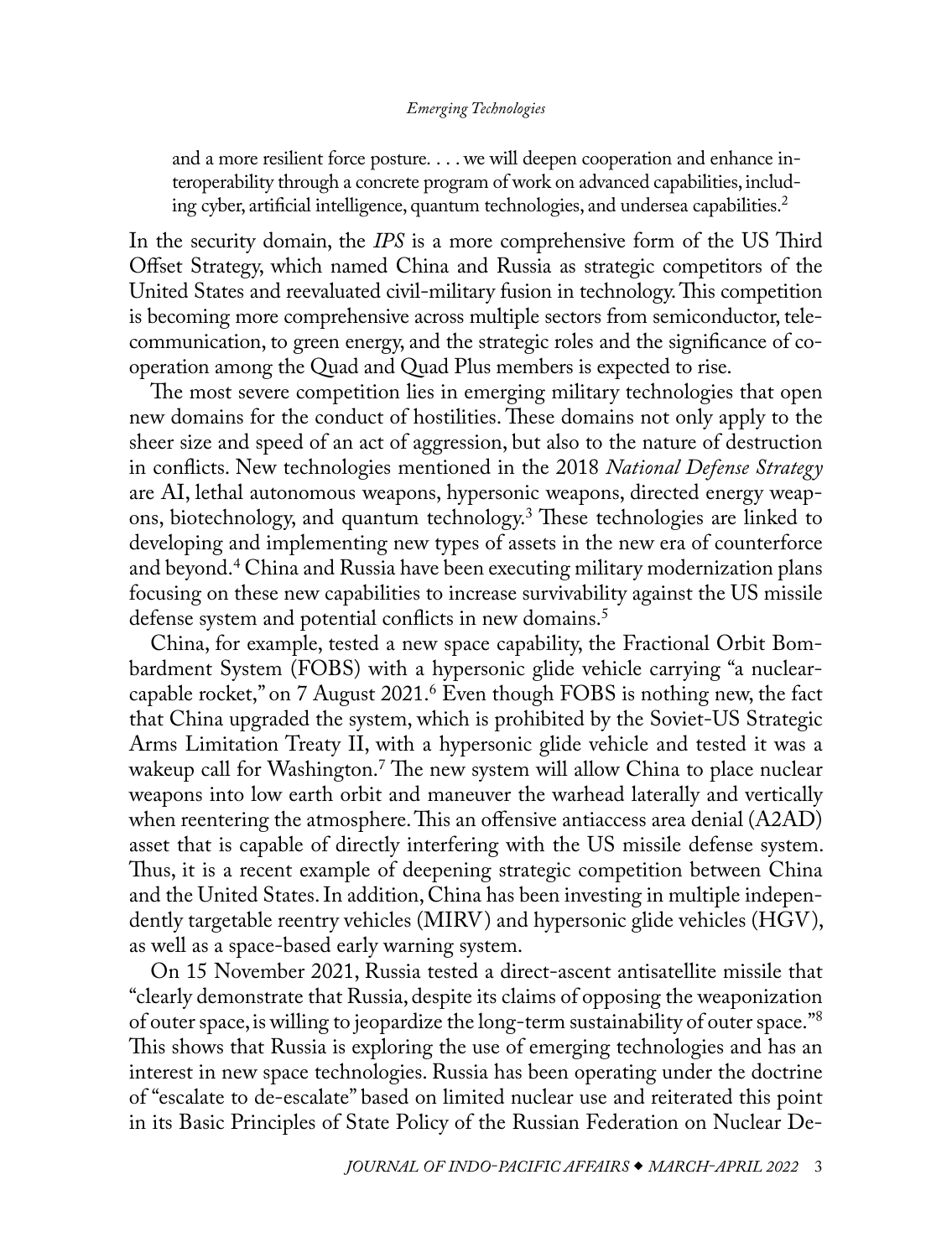<span id="page-2-0"></span>terrence, 2020. [9](#page-11-0) Through military modernization plans, it focuses on developing "exotic weapons," various delivery systems to weaken the US missile defense system such as HGVs (Project 4204), autonomous underwater vehicles (AUV, Status-6 or Kanyon), nuclear-powered cruise missiles (NPCM), air-launched ballistic missiles (ALBM), hypersonic cruise missiles (HCM), and more.

South Korea (ROK) has also issued new budgets and retailored its policy to adapt to the changing security environment. The Defense Acquisition Program Administration (DAPA) in June 2021 announced a new defense program to develop an Israeli Iron Dome–like interceptor system, targeting completion in 2035. The approved budget for the project totals over \$2.5 billion[.10](#page-12-0) Last year, in 2020, Seoul launched an Adaptive Acquisition Framework (AAF), benchmarked after the US AAF, for the first time and issued \$30 billion for AI, drones, and autonomous weapons. Other military modernization planning and investments include developing indigenous vertical takeoff and landing (VTOL) unmanned aircraft by 2033 with a \$1.109 billion budget, upgrading CH-47 Chinook choppers by 2032 with \$1.13 billion, and so forth. It is also actively pursuing the legal foundations for emerging civil-military technology and new weapon systems applications.

As the US nuclear umbrella protects South Korea from external threats, the US–ROK bilateral alliance relationship is an imperative factor in Seoul's security policy. In this context, South Korea's perspective on Indo-Pacific strategy is inseparable from its relations with the United States, threat perceptions, and its strategic motives. This article identifies those drivers of Seoul's Indo-Pacific vision, and the role emerging technologies play in maximizing the effective use of the Indo-Pacific military strategy and Quad Plus for South Korea.

# Threat Perception and National Security Imperatives for Seoul

While the group of four—the United States, India, Japan, and Australia announced that "the Quad is a flexible group of like-minded partners dedicated to advancing a common vision and to ensuring peace and prosperity,"<sup>11</sup> South Korea, supposedly the "linchpin" for security and prosperity in the Indo-Pacific,<sup>[12](#page-12-0)</sup> showed no more than a lukewarm response to the quadrilateral cooperation. Only after the Moon and Biden administrations' summit in late May 2021 has Seoul officially agreed on full participation and support for US *IPS* with the promise of a supply of COVID-19 vaccines for its 550,000 servicemembers who are in regular contact with the US Forces Korea in Seoul.

Contrary to active promotion of Indo-Pacific cooperation from Japan and Australia, Seoul did not announce an official stance on the Quad or Quad Plus, initially. It is interesting how domestic debate on Quad participation is anchored on fear of being left out, especially South Korea's own comparison with another US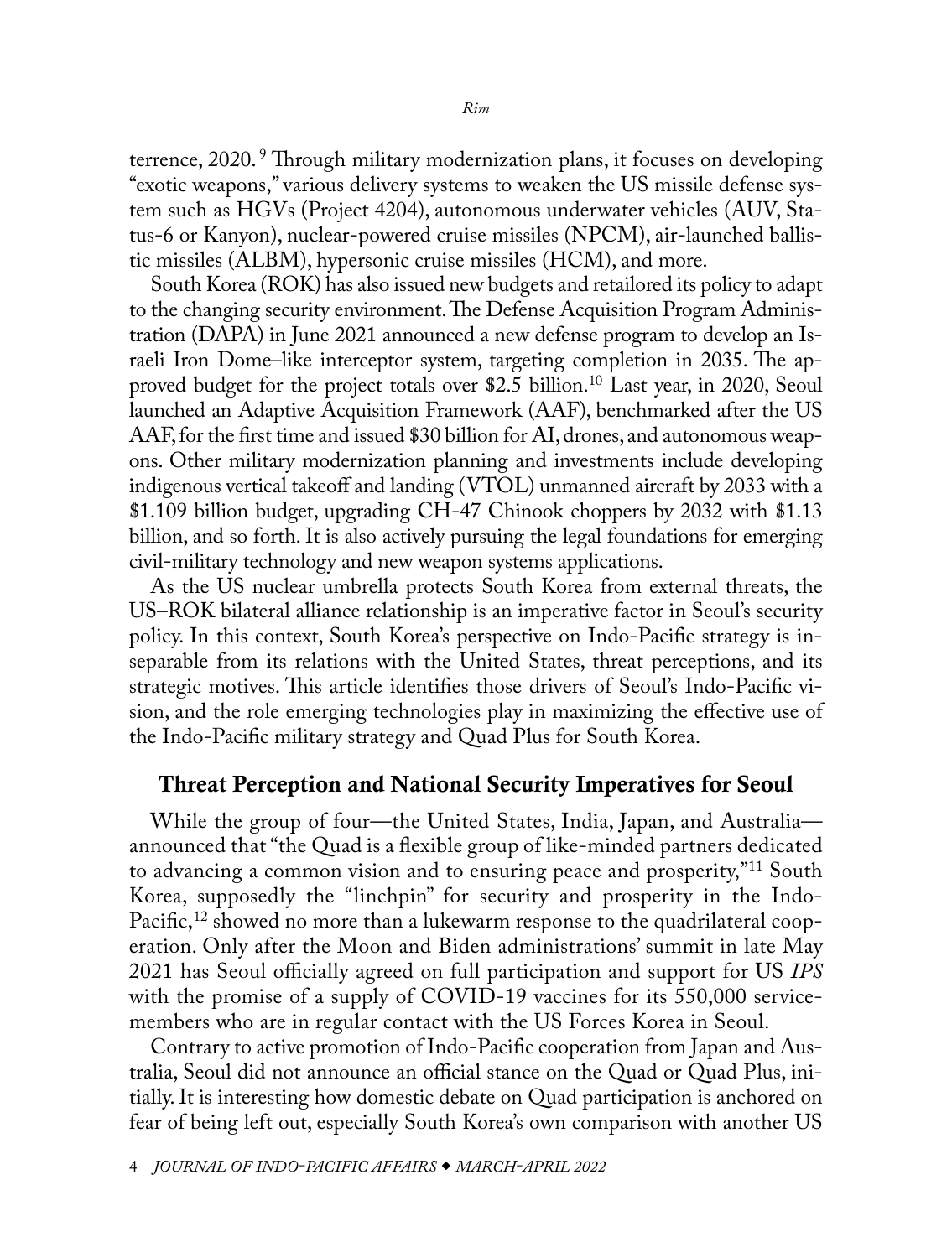<span id="page-3-0"></span>ally in the region, Japan. Seoul, however, was observed to be "hesitant" to fully participate in the strategic cooperation due to a number of reasons. First and foremost, South Korea still suffers from the memory of Terminal High Altitude Area Defense, (THAAD) where China boycotted the Korean tourism industry to penalize Seoul for its decision to host a US missile defense system in Seongju. Beijing and Seoul have come a long way from their "amicable cooperative relationship" in the 1990s to "strategic partnership" in 2008. However, as interdependency grew, policymakers in Seoul seem to have lost a long-term direction on how to thrive under Sino-US rivalry.

Another factor that contributes to Seoul's lukewarm stance is nuclear North Korea. The Moon administration has been from the beginning sensitive to North Korean reaction to South Korean policy and cooperative gestures. As an administration that has dedicated policy priorities to its rapprochement with Pyongyang, the Moon administration has shown reluctancy in acceding to the Quad, which may read as an outright alignment with the United States. South Korea after the summit, however, did officially state that "the United States and the ROK also reaffirm support for enhanced cooperation with Pacific Island Countries and acknowledge the importance of open, transparent, and inclusive regional multilateralism including the Quad."[13](#page-12-0)

Whether it be Beijing or Pyongyang, the essence of such indecisiveness reflects a significant flaw in Seoul's thinking. If China or North Korea sees that South Korea perceives an outright alignment with the United States as a risk that it needs to take, then that will be the starting point of their undermining of Seoul's diplomatic and foreign policy capacity in pursuing its own terms in the international political arena. Furthermore, North Korea will see this as an opening for achieving its long-term strategic goal: decoupling the US–ROK alliance. On a similar note, if the United States is convinced that that is the view Seoul holds, then it will be the beginning of an underconfident alliance with serious trust issues.

Recent, more updated, policy of the Moon administration, however, seems to address this issue and move away from any complications of such indecisiveness. Reaffirming the alliance relationship, Seoul and Washington are working together in strategic sectors such as semiconductors and electric cars. The Biden administration on 12 April 2021 held a supply chain meeting with CEOs in the semiconductor industry from the United States, the Netherlands, South Korea, and Taiwan to bolster investment in and cooperation with the United States.<sup>14</sup> Such movements in the semiconductor sector to strengthen US ties with the world's largest semiconductor suppliers in South Korea, Taiwan, and the Netherlands who possess an exclusive extreme ultraviolet (EUV) laser technology could further limit Chinese influence in global semiconductor supplies. South Korea is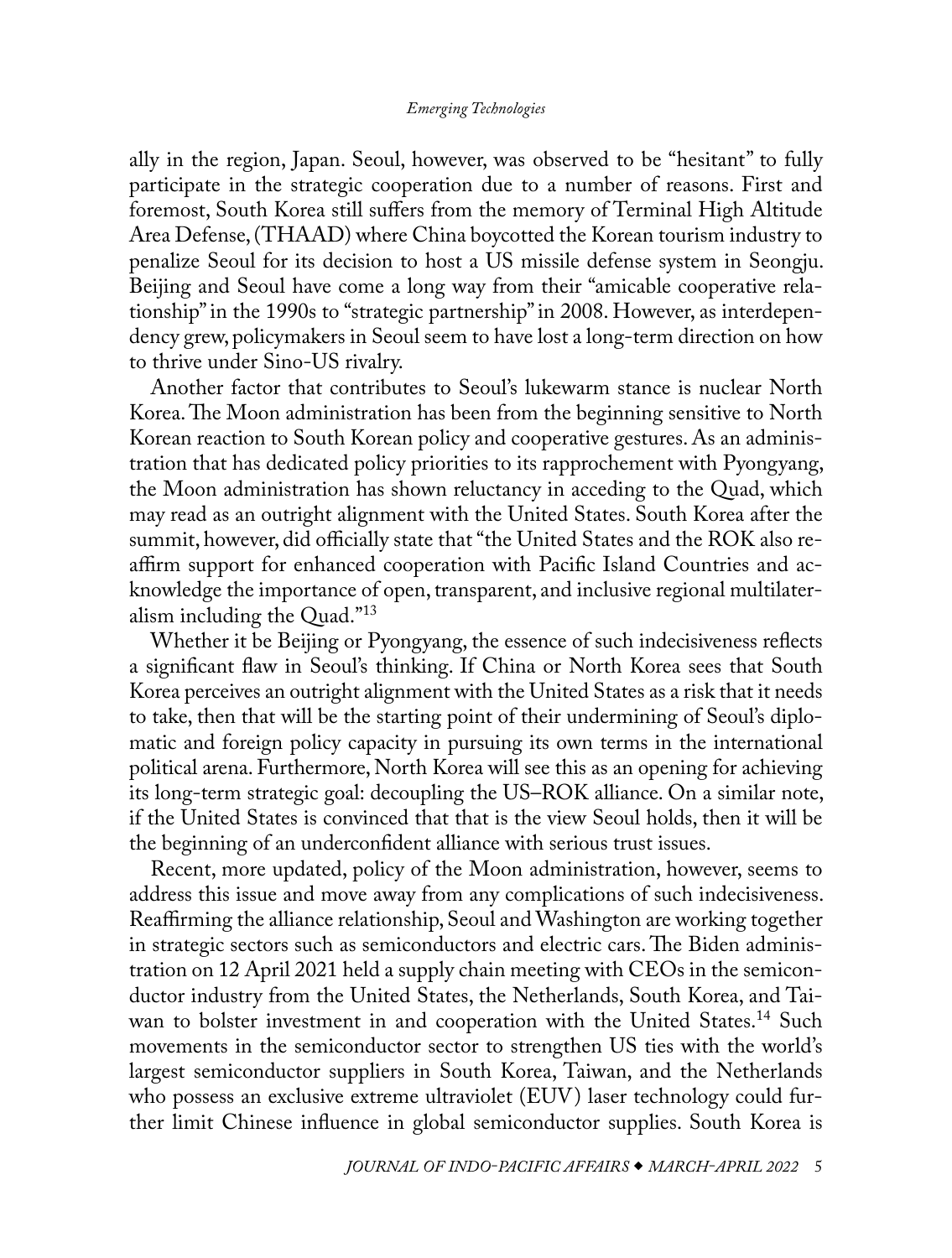<span id="page-4-0"></span>supporting these US efforts to secure global semiconductor supplies and related investments. In the electric vehicles sector, LG Energy Solution and SK Innovation signed a contract for lithium-ion battery supply for Ford and Volkswagen electric vehicle  $(EV)$  plants in the United States.<sup>15</sup>

The longstanding US–ROK alliance is an indispensable piece of Seoul's security calculations, and anything that damages the healthy relationship is considered as a potential threat factor. In this context, strengthening the alliance relationship based on comprehensive cooperation in broader areas and issues is crucial for Seoul not to become a weak link in Sino-US rivalry[.16](#page-12-0)

Historically surrounded by great powers and involved in great power competitions, South Korean policy making is sensitive when it comes to independence, selfdefense, and autonomy since those factors often dictate the domestic political agenda. Thus, national security policy tends to suffer from dilemmas such as (1) idealist selfdefense and dependence on the US nuclear umbrella, (2) China, strategic partner who may help solve the North Korean puzzle and strategic competitor of the United States, (3) the picture of a reunified Korea and the currently threatening North Korea, and (4) Russia who can counter/leverage China and Sino-Russian cooperation.

Major external threats to national security for South Korea come from three neighbors mentioned above: China, North Korea, and Russia. What concerns Seoul regarding China is Beijing's unilateralism and economic retaliation. From South China Sea or East China Sea territorial disputes to the Taiwan Strait, potential conflicts in the area may limit Seoul's freedom of navigation, which is critical for securing oil and gas supply for an energy-deprived country. China's vigorous pursuit of military modernization and new capabilities such as its "Blue Ocean Information Network" pose threats in this context.[17](#page-12-0)

Moreover, China's physical violation of Korean territory has raised continuous concerns, especially Chinese fishing boats in the Yellow Sea. A South Korean coast guard was stabbed to death in 2011 apprehending a Chinese vessel. In 2017, South Korea fired 249 warning shots over illegal fishing boats;[18](#page-12-0) there were over 4,600 cases of illegal fishing reported in 2020 between January and August.<sup>[19](#page-12-0)</sup> This concern turned into fear when Chinese H-6 bombers flew over the Korean Air Defense Identification Zone (KADIZ) in 2019 without any warnings. Similar incidents of Chinese violation of the KADIZ occurred over 410 times between 2017 and 2019.[20](#page-12-0) China also surprised Seoul by sending a warship to the waters near Baengnyeongdo past the self-imposed boundary in December 2020.<sup>[21](#page-12-0)</sup>

In addition, China's recent test of FOBS with hyper-glide capability, as well as new nuclear weapons with emerging and space technologies seem to show how China is serious about growing its military forces—supporting such growth with the largest military expenditure in history.[22](#page-12-0) While Chinese assertive tour de force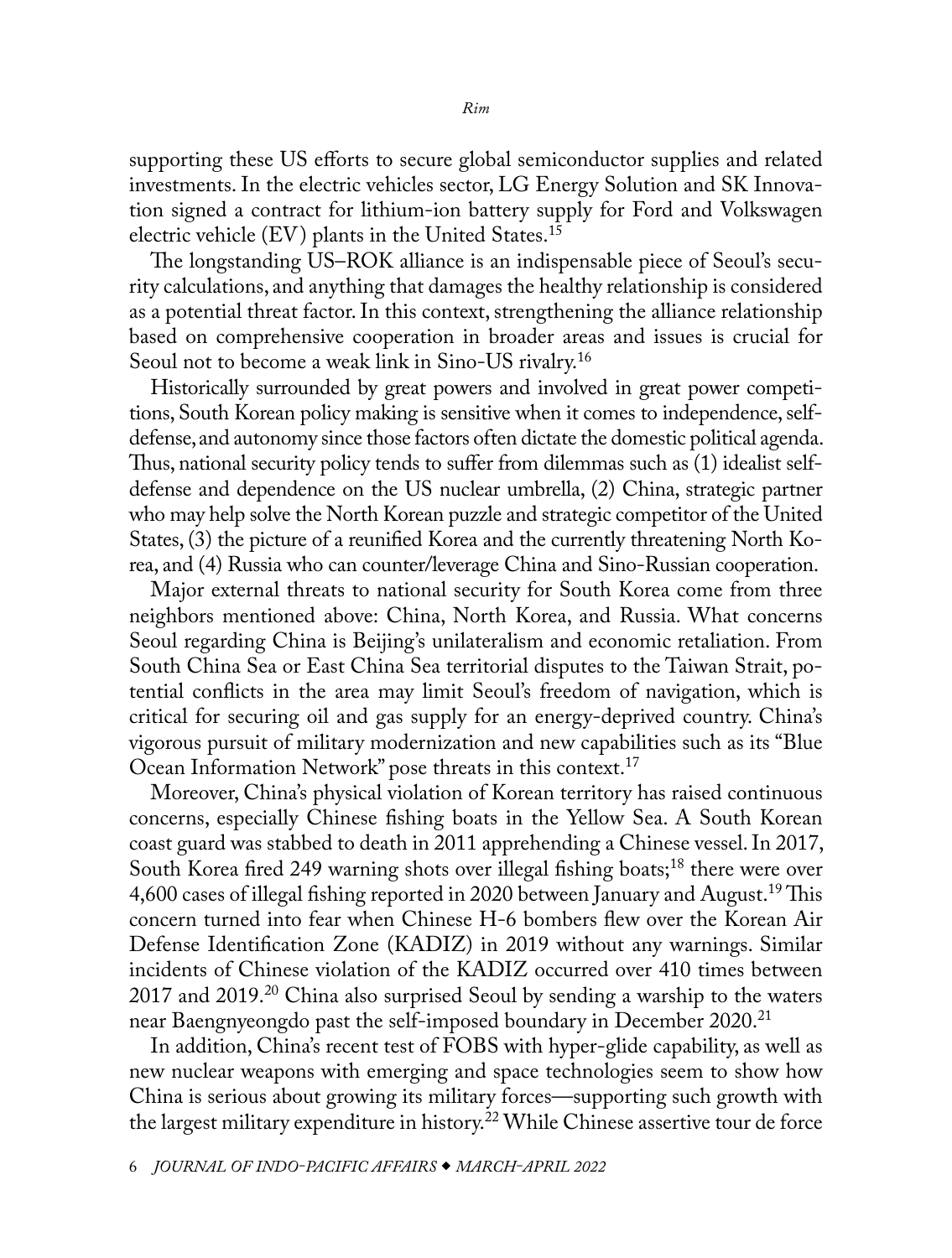<span id="page-5-0"></span>is becoming more visible in the military and security realms, recently, there were multiple cases of Chinese media portraying and claiming hanbok (Korean traditional attire) and kimchi as Chinese. This ignited tension between furious Koreans and Chinese on virtual platforms, and the tension is only getting more intense.

Russia, on the other hand, does not pose imminent direct threat. Its course of development in strengthened autocracy and deteriorating democracy, alongside its military modernization, however, does pose threat in the long run. In July 2019, it flew two Tu-95 bombers and an A-50 in violation of South Korea's KADIZ under coordination with China. It was the first time since the Korean War that Seoul experienced violation of its territorial airspace.<sup>23</sup> Russia has violated KADIZ around 90 times between 2017 and 2019.<sup>24</sup> This act triggered serious doubts on the intentions of Russia and revealed the face of "a revitalized malign actor.["25](#page-12-0)

Finally, the most direct and longstanding military threat is posed by North Korea. In January 2022 alone, Pyongyang has conducted five missile tests and eight missiles of various ranges were used in those tests. This recent series of missile tests is, to some degree, instigated by Seoul's test of locally developed submarine-launched ballistic missiles (SLBM) on 15 September 2021 and, at the same time, by Kim Jung-un's desire to shape the political environment to his favor in the early stages of the Biden administration, the final stages of the Moon administration, and for the upcoming elections in South Korea.

North Korea's insatiable appetite for nuclear weapons and new missiles resulted in 132 missile tests under Kim Jong-Un, who has been in power since 2011. The number includes newly introduced SLBM, KN-11, and PK-1 in 2015, Hwasong-14 with 7–8,000 km flight distance, and Hwasong-15 with 13,000 km flight distance in 2017[.26](#page-12-0) This is an exponential increase in the number of launches and in the variety of missile types compared to Kim Jung-il (1994–2011), who recorded only 47 tests.

Pyongyang's first hypersonic missile was fired in a missile test nine days after South Korea's SLBM test; an antiair missile test and a SLBM test followed suit, all three in one month period. In addition, Pyongyang claimed that the second ballistic missile of the year had a detached hypersonic glide vehicle (HGV) and the two short-range missiles of the third missile test were launched from two separate trains—part of a new railway-born missile regiment, similar to the ones Russia has been working on. The different ranges—short-range, long-range, intermediate range—and types of the missiles, both cruise and ballistic, launched during the tests, along with the high volume of missile tests, all imply that there is high possibility of unwanted escalation dragging not only the two Koreas, but other stakeholders in the Indo-Pacific into instability.

Beyond conventional weapons, North Korea also poses great threat in cyber domains. Seoul has been warned by East Security Response Center (ESRC) of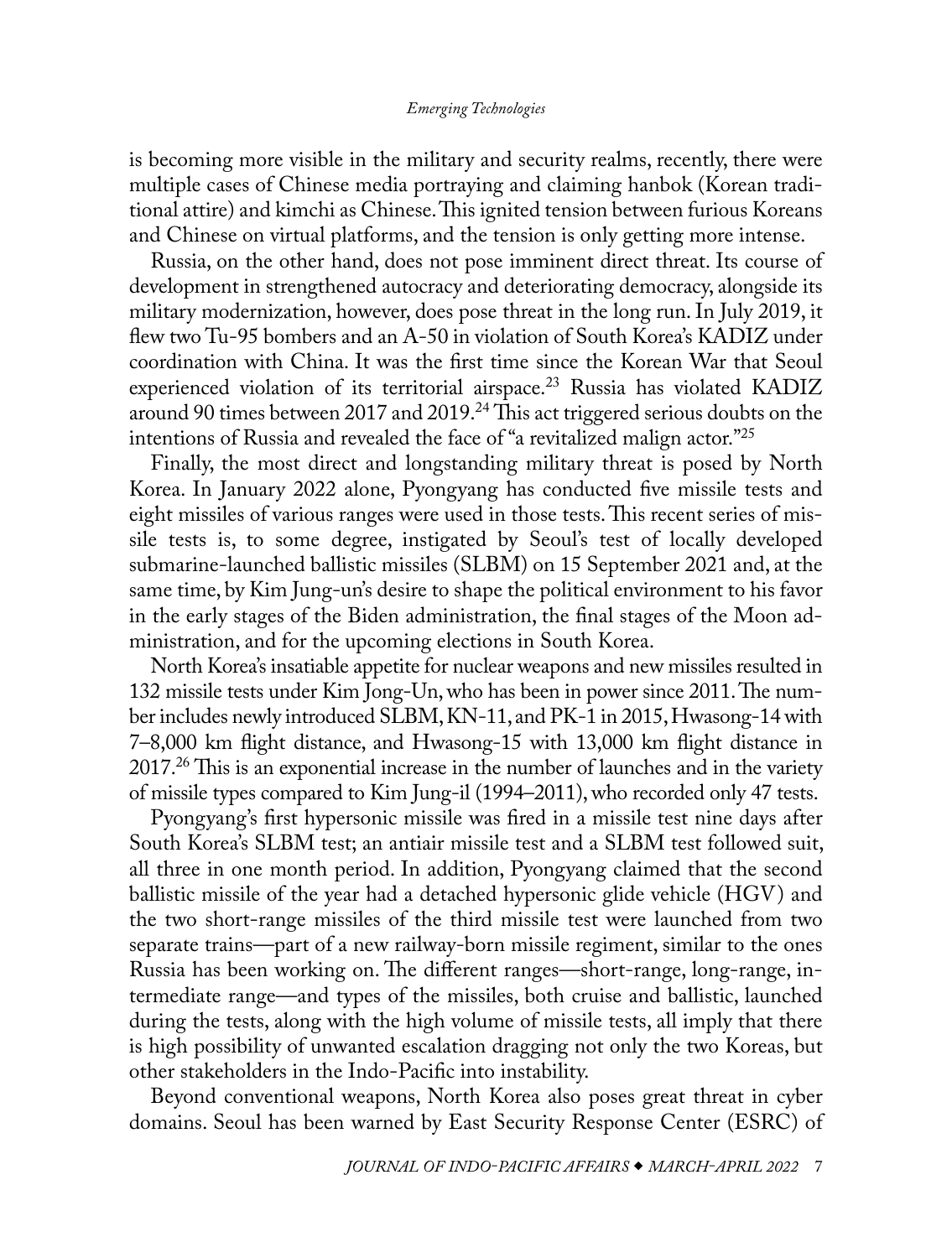<span id="page-6-0"></span>cyber hacking attempts by Thallium, a North Korean hacker group that was behind hacking Microsoft in 2019. Their activities against South Korean entities took place in 2014 against Korea Hydro Nuclear Power (KHNP) under the code name "Kimsuky" and in June 2021 via the Ministry of Unification and the Korea Institute for National Unification (KINU) emails, Korea Atomic Energy Research Institute (KAERI) or by impersonating the Institute for National Security Strategy (INSS) and Korea Internet and Security Agency (KISA).

Moreover, the concern over physical infiltration by unmanned aerial vehicles (UAV, i.e., drones) is intensifying lately. There were multiple accounts of North Korean drones infiltrating the border in 2014. Focused near Paju in order to fly over military facilities, one of them had taken pictures of South Korea's presiden-tial compound in addition to military installations.<sup>[27](#page-12-0)</sup> In addition, there were two cases of North Koreans crossing the border on foot to be captured by South Korean guards in less than a one-year period, one in February 2021 and the other in November 2020.[28](#page-12-0) The Moon administration was criticized for the late detection of the trespassers and its delayed response in capturing them.

These actors in the theater are actively pursuing military buildups and modernization through emerging technologies such that some posit that a qualitative arms race is on the trend.<sup>29</sup> The increasing threats supported by emerging technologies and advanced capabilities have pushed South Korea to invest in its data protecting, gathering, and processing capabilities; intelligence, surveillance, and reconnaissance (ISR) capabilities; missile and antimissile capabilities; AI-based weapons; and UAV technologies. The pursuit of emerging technologies, thus, contributes to achieving the following three strategic goals for South Korea:

- **Maintaining military superiority over North Korea**: Among the three countries mentioned above, North Korea is the one who poses the most direct military threat. With the two Koreas technically still at war, North Korea shares borders with South Korea and has been aggressive in pursuit of its own offensive capabilities. As Pyongyang remains Seoul's key adversary, it is imperative to maintain military superiority over North Korea and escalation dominance. Thanks to the US nuclear umbrella, South Korea has that advantage, however, evolving technologies pose a challenge to suppress and prevent strategic and tactical surprise completely. Investing in emerging technologies and their military applications such as antidrone technologies and AI-based radar detection technologies place South Korea one step closer to achieving this strategic goal.
- **Bolstering domestic economic innovation and protecting Korean intellectual property**: Emerging technologies trigger domestic innovations and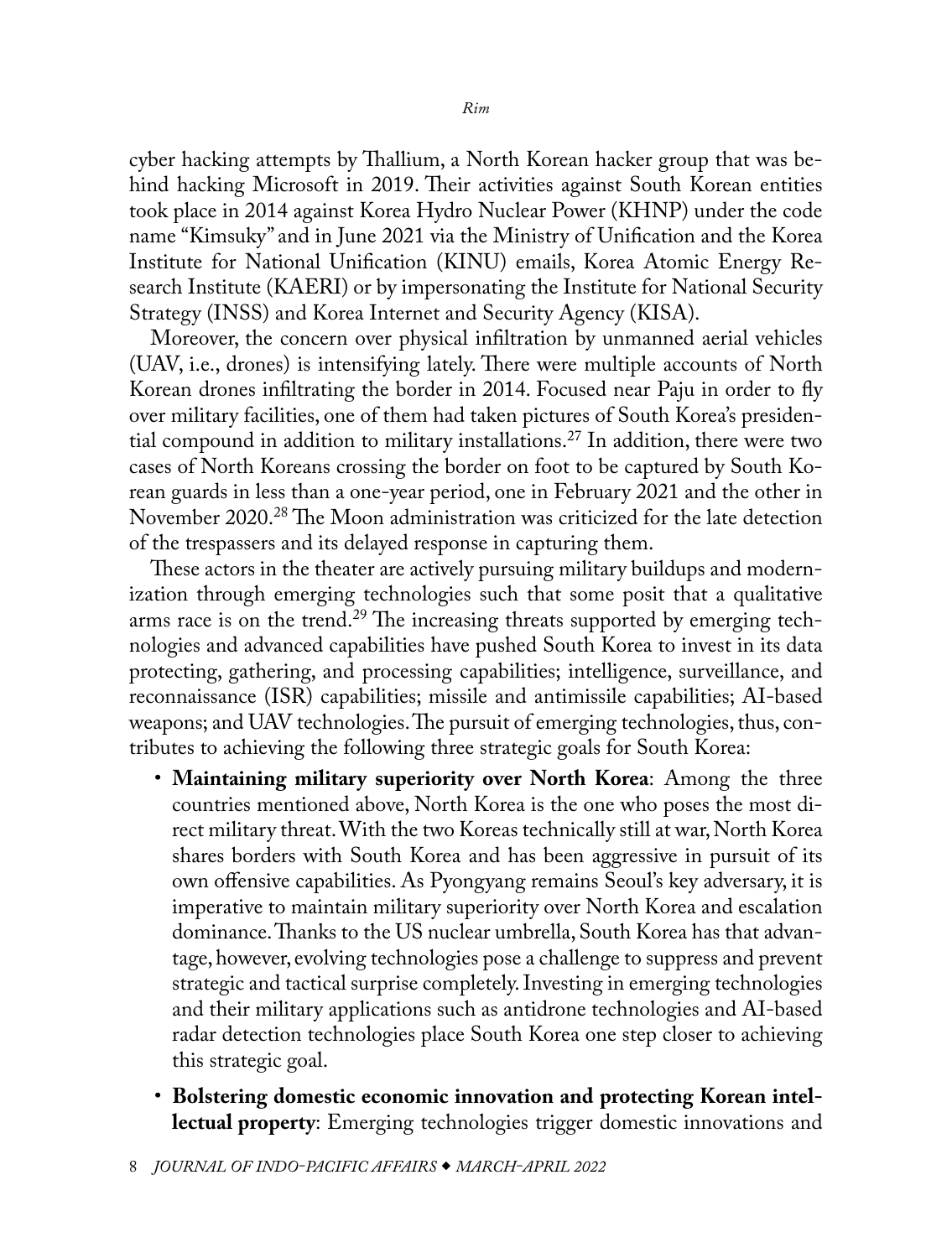<span id="page-7-0"></span>their cumulation contributes to advancing weapons systems and platforms. Securing these intellectual properties is critical in military terms. The military use of emerging technologies when obtained by adversaries, leading them to not only replicate the technology-applied product but also to exploit its weakness may bring severe damage to South Korea's national security. Thus, investing in emerging technologies to develop defensive and offensive capabilities and to secure them is in South Korea's best interest.

• **Increasing interoperability with the United States**: The emerging technologies help enhance South Korea's interoperability with US assets that are also heavily invested in maximization of these technologies. Interoperability is a critical aspect of US–ROK military alliance cooperation that can further boost general data processing, the collection of ISR capabilities, and resiliency and readiness. Seoul has increased its expenditure on force improvement programs from 32.9 percent in 2019 to 38.2 percent in 2024.<sup>30</sup>

# Emerging Technologies: ISR system, Missiles, UAV and VTOL, AI, and Autonomous Weapons

Seoul's drive for emerging technologies coincides with its efforts to put forward a Fourth Industrial Revolution policy. While acknowledging the important merge of physical, biological, and cyber technologies, Seoul established the Presidential Committee on Fourth Industrial Revolution (PCFIR) on 22 August 2017 to focus on digital "ICBM" comprised of Internet of Things (IoT), cloud computing, big data, and mobile technology as its priority sectors.<sup>31</sup> Especially in the security domain, Seoul is investing in military buildups in the following areas to counter external threats: ISR systems and sensors, UAVs and VTOL capabilities, AI, and other autonomous weapons.

Strengthening ISR capabilities is becoming a priority for Seoul with the rising number of North Korean infiltration and reconnaissance attempts, border crossings, and China's assertive push in the waters of the theater. The ROK Air Force (ROK AF) on 23 December 2019 received its first Northrop Grumman RQ-4 Global Hawk, which has an enhanced integrated sensor suite (EISS) and airborne signals intelligence payload (ASIP) that enables sophisticated situation awareness and intelligence gathering. With an increasingly heavy emphasis on ISR, South Korea also signed a memorandum of understanding (MOU) with Israel to cooperate in the field of unmanned airborne intelligence, surveillance, targeting, and reconnaissance (ISTAR) on 15 March 2021. The MOU between Elbit Systems and Korea Aerospace Industries (KAI) targets developing future unmanned airborne ISTAR capabilities for the ROK AF and for international customers. Seoul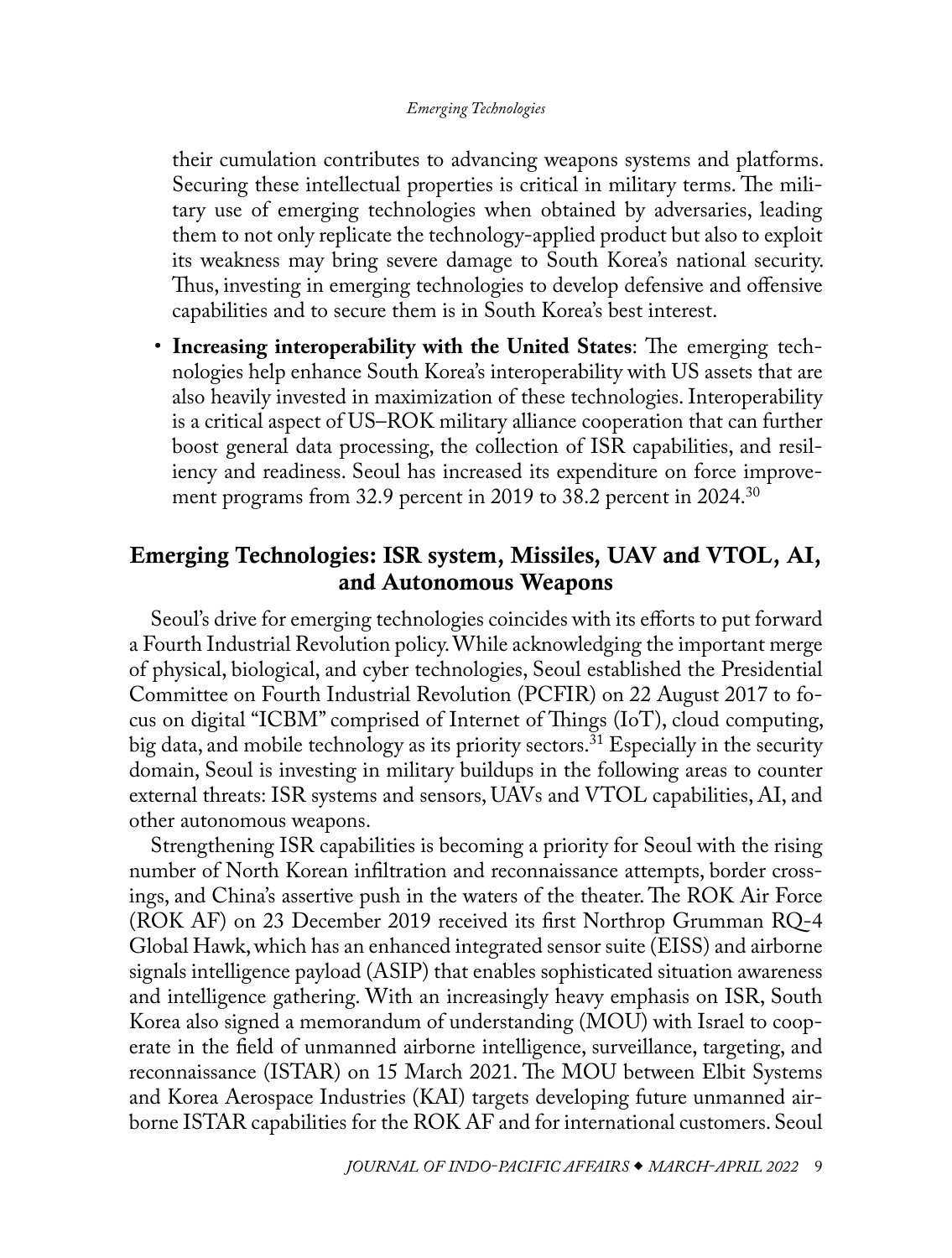<span id="page-8-0"></span>has four Boeing E-737 airborne early warning and control Peace Eye platforms, two Dassault Falcon 2000 ISR platforms, and eight Hawker 800 Peace Krypton signal intelligence and ISR platforms<sup>[32](#page-12-0)</sup>.

UAVs are a central piece in ISR capabilities, and South Korea recently selected 11 AAF projects, seven of which were on UAV, two on antidrone technologies.<sup>[33](#page-13-0)</sup> South Korea is investing in developing indigenous technologies such as a radarlinked antidrone integrated solution that uses active electronically scanned-array radar, sense-and-avoid navigation technology, and attack drones of many sizes and functions. The DAPA announced on 22 June 2021 that the ROK Army, Navy, and Air Force will test new indigenous anti-UAV technology developed by K-NETZ under a \$4.3 million contract. [34](#page-13-0) The six-month trial of a "radar-linked anti-drone integrated solution" targets detecting micro-UAVs with radar cross sections of 0.01m2 out to 8km to protect military facilities.<sup>35</sup>

The DAPA is investing \$2.5billion in purchasing three types of offensive UAVs—a suicide drone, an attack drone with a rifle, and a small-sized drone for reconnaissance and offensive operations. The suicide drone, a "fire-and-forget platform" is built by Datz Corporation; the attack drone, developed by UMAC and equipped with a 5.56mm K2 rifle and an electronic optics camera;<sup>[36](#page-13-0)</sup> and the multifunctional drone is a VTOL small drone for ISR and precision strike capability developed by LIG Nex1 and SAMCO.

In addition, the Agency for Defense Development (ADD) announced in May 2021 that they have completed the development of "sense-and-avoid" navigation technology. The technology, which took four years to develop, will enable UAVs to autonomously navigate through obstacles and increase their survivability in battlefields. The ADD also mentioned its plans to "conduct research on artificial intelligence-based technologies that can recognize tactical solutions, and on technology that optimizes the simultaneous operation of multiple UAVs, as part of efforts to continuously improve the performance of UAV autonomy.<sup>"[37](#page-13-0)</sup>

AI is another key component for supporting and advancing ISR capabilities and utilizing UAVs. In a joint venture with the private sector, the Research Center for the Convergence of National Defense and Artificial Intelligence was established by Hanwha and the Korea Advanced Institute of Science and Technology on 20 February 2018. The institution works on four research areas including: an AI-based command and decision system, composite navigation algorithms for mega-scale unmanned undersea vehicles, AI-based smart aircraft training system, and AI-based smart object tracking and recognition technology.<sup>38</sup>

Developed in 2018 by the Korea Institute of Science and Technology, Gyunma Robot, a four-legged unmanned combat vehicle is an example of robots with AI and deep-learning capability used for ISR and communication. Under a \$2.5 mil-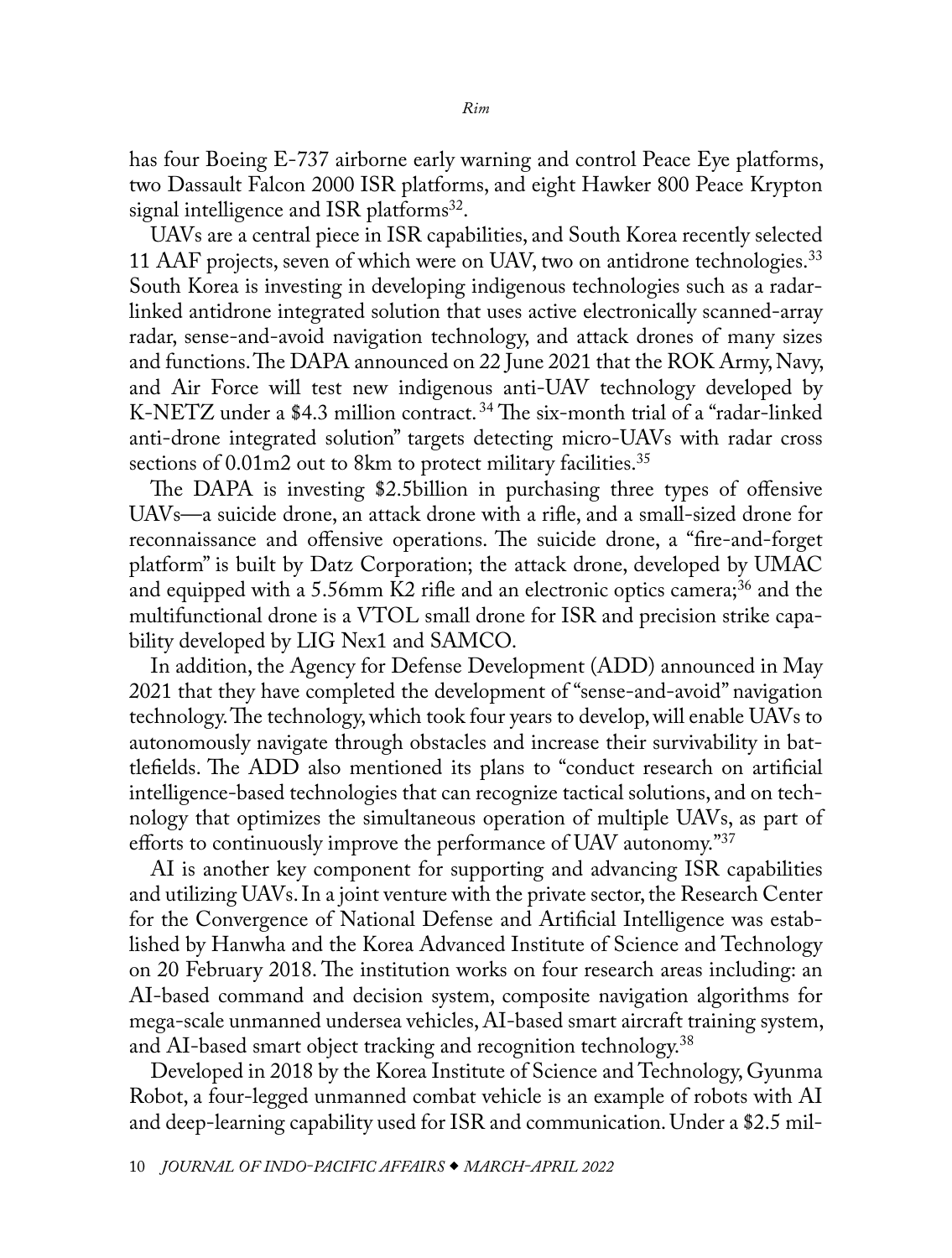<span id="page-9-0"></span>lion contract, the DAPA plans to deploy an AI surveillance system this October to strengthen the demilitarized zone border. The new system employs deeplearning technologies that allow its detection capabilities to improve constantly.<sup>39</sup> As part of an AAF project, the South Korean government has signed a contract for ten types of UAVs and drones to guard the nautical border against Chinese trawlers whose presence has been increasing—an average of 180 vessels were spotted in May 2021, three times more than a year before.<sup>[40](#page-13-0)</sup>

These investments and developments in the emerging technologies sector contribute to building South Korea's defensive strategic weapons system, 3Ks, that is to be expanded into the Strategic Strikes System. Initially conceptualized to counter Pyongyang's growing missile capability, the 3Ks stand for Kill Chain, Korean Air Missile Defense (KAMD), and Korean Massive Punishment and Retaliation (KMPR). Kill Chain is a preemptive strike capability that can target North Korean nuclear missiles while launching is in process. It involves various precision guided bombs, sensor technologies, and ground and sea based ballistic and cruise missiles. The KAMD is a layered missile system that allows Seoul to intercept missiles in midair. The KMPR is more of an operational concept that emphasizes Seoul's second-strike capability and airpower using kinetic and nonkinetic capabilities such as ballistic and cruise missiles, blackout bombs, and electromagnetic pulse weapons.

Expanding on the concept of 3Ks, Seoul is spending heavily on airpower or missile capabilities, including building a \$2.56 billion interceptor system. The new system will detect, identify, and destroy any incoming short-range missiles, artillery shells, and UAVs. More robust 3Ks and the Strategic Strikes System became viable with the termination of the bilateral missile guidelines that took place in May 2020. The missile guidelines, first signed in 1979 as part of an agreement with the United States, had been restricting Seoul's missile development by limiting the range to under 800 km (500 miles) and payload to under 500 kg. Without these limits, South Korea can develop missiles that can reach more major Chinese cities and the latest revision notes that it has gained approval for developing solidpropellant space rockets.[41](#page-13-0)

# Strategic Motives and Opportunities

Seoul's strategic motives for pursuing emerging technologies are threefold: strengthening the US–ROK alliance, nurturing the South Korean defense industry and bolstering related exports, and expanding Seoul's middle power status in Southeast Asia. The three strategic considerations are also related to new opportunities South Korea seeks in IPS cooperation.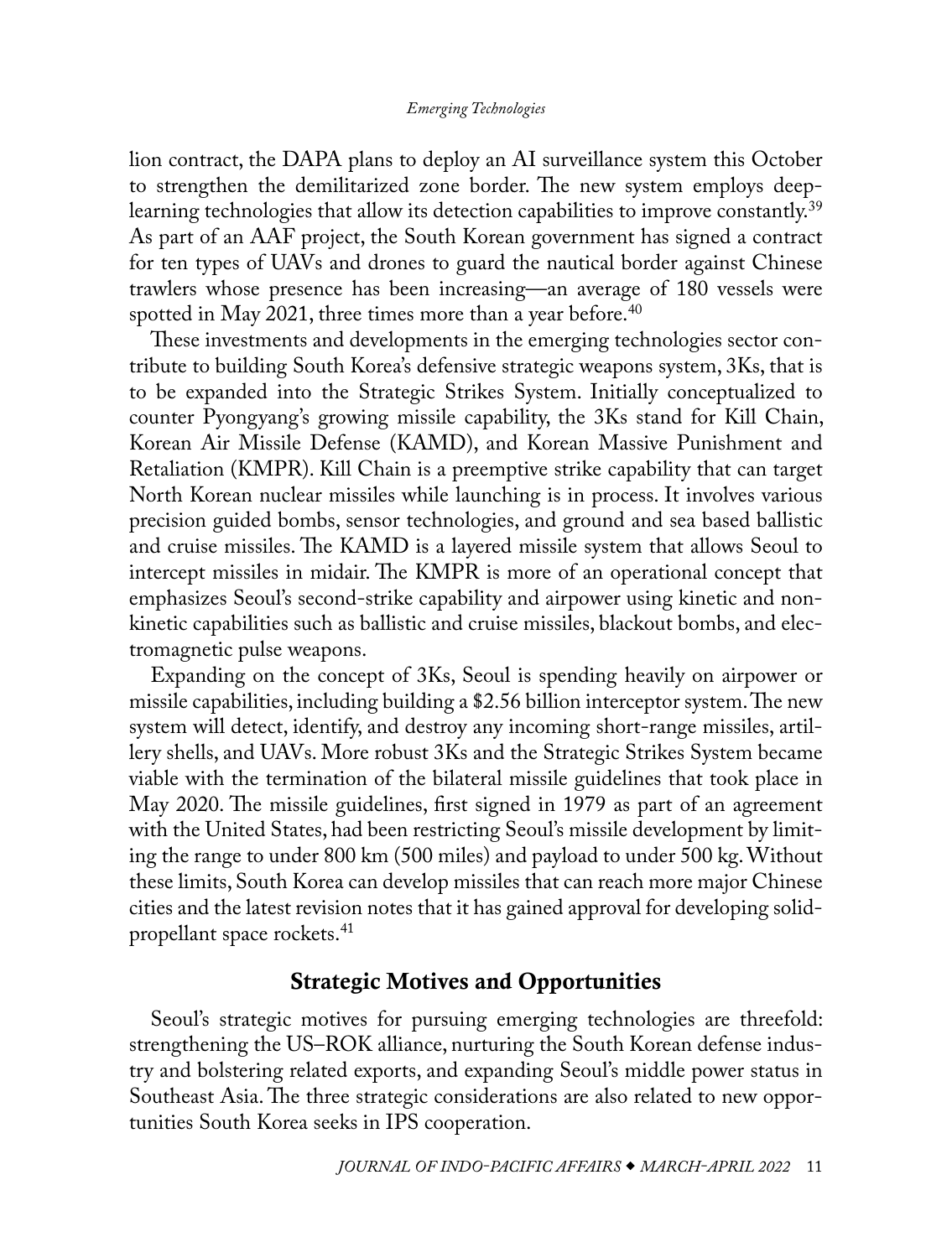<span id="page-10-0"></span>First, the alliance commitment of the United States is indispensable to Seoul's security. While Pyongyang and Beijing try to loosen the linchpin, it is in Seoul's best interest to maintain and strengthen the bilateral alliance.<sup>[42](#page-13-0)</sup> Investing in emerging technologies and further developing their applications to improve military capabilities help South Korea to consolidate the relationship by allowing South Korea to assume bigger roles in various fields in Indo-Pacific security cooperation. This may reward South Korea with growing prestige in the global political arena. In addition, having more stakes in global affairs through expanding networks helps internationalize the regional security issue of nuclear North Korea. This, in a practical sense, contributes to gaining global support and stronger agenda-setting powers, which will lead to more successful neutralization of North Korean threats and realizing reunification on the Korean peninsula in the long run.

Second, South Korea's defense industry has grown substantially in recent years. South Korea ranked ninth in international arms transfers with 2.7 percent global market share after Israel, who ranked eighth place with 3.0 market share; it was followed by Italy with 2.2 percent market share.<sup>43</sup> For example, Korea Aerospace Institute (KAI) signed a \$240 million contract to export T50s, supersonic jet trainer/light fighter jets, to Indonesia. Since 1999, KAI has exported T-50 advanced trainer jets and KT-1 basic trainer jets to Indonesia, Iraq, Thailand, Turkey, Peru, and the Philippines.<sup>[44](#page-13-0)</sup> Annual average exports record \$3 billion for past decade, led by major companies in the defense industry such as KAI, Hanwha, LIGNex1, and Daewoo Shipbuilding & Marine Engineering.<sup>45</sup> Seoul's pursuit of emerging technologies is a way to nurture and strengthen its defense industry.

Last but not least, expanding Seoul's middle power status in Southeast Asia is another strategic motive South Korea carries. Mentioned under strengthening the US–ROK alliance, agenda-setting power is an example of middle power strategy. As the strategic importance of Southeast Asia rises due to intensifying Sino-US competition and potential conflicts in the South China Sea, East China Sea, and in Taiwan, Association of Southeast Asian Nations (ASEAN) countries are gaining Seoul's attention. Strong middle power status in the region provides opportunities to strengthen the US–ROK alliance by allowing Seoul to build tighter networks in Southeast Asia and linking the United States with ASEAN countries. Close networks with ASEAN countries also will be South Korea's valuable assets in the future, and emerging technologies are one of the keys that opens those doors.

## Conclusion

South Korea is faced with new threats to military strategy triggered by both improved and new capabilities supported by upgraded ISR sensors, precision technology, multifunctional UAVs, AI-based weapons, and deep learning. These emerging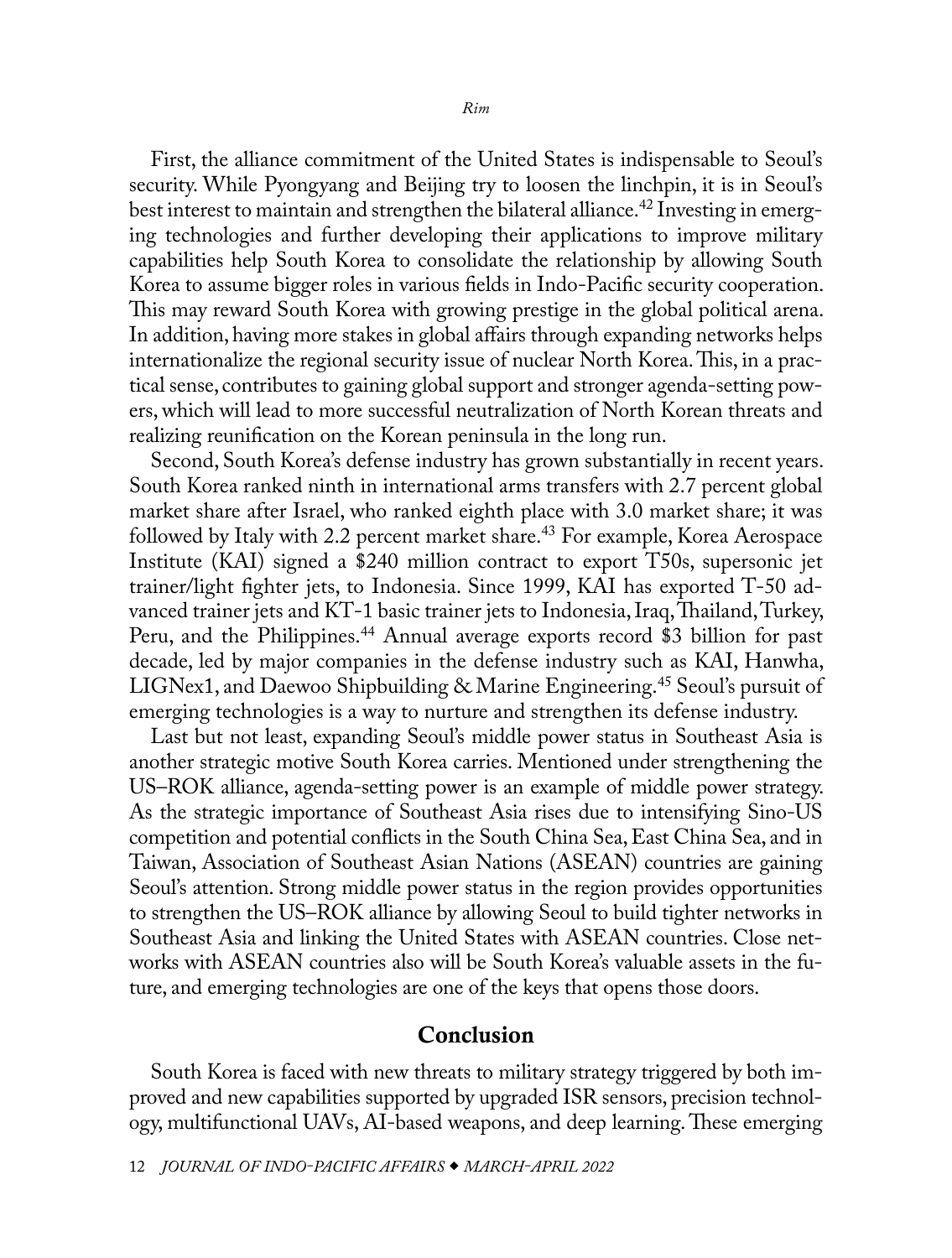<span id="page-11-0"></span>technologies, however, are also providing opportunities for Seoul to become a more valuable ally and play expanded roles in the Indo-Pacific. That being said, Seoul needs to reconfirm its commitment to the strategic goal of the US–ROK alliance and put a foot forward in promoting the cohesive front of these aligned goals.

Supporting the US Indo-Pacific vision, Seoul should take proactive steps to operationalize military strategy in Indo-Pacific and can start with resuming joint military exercises, including large-scale joint military exercises, both command post exercises (CPX) and field training exercises (FTX), promoting dynamic information exchange, and role sharing to increase interoperability.

Its investment in emerging technologies in ISR systems, missiles, UAVs and VTOL, AI, and autonomous weapons will all be necessary for viable military strategy. Furthermore, these emerging technologies, when combined with Seoul's political determination, government-led defense industry, and its strong IT network will likely result in a positive push toward an essential role for Seoul in integrated military strategy in the theater.  $\bullet$ 

#### [Dr. Hyun Ji Rim](#page-0-0)

Dr. Rim is a Non-Resident Fellow at the Reischauer Center for East Asian Studies in Washington, DC. She received her PhD in international relations from the School of Advanced International Studies at Johns Hopkins University. She works extensively on East Asian security dynamics, including US extended deterrence and alliance politics.

#### **Notes**

[1](#page-0-1). The Belt and Road Initiative has been China's long-term strategic plan since 2013 and focuses on transcontinental geoeconomic and geopolitical power projection of the People's Republic of China (PRC).

[2](#page-1-0). "Indo-Pacific Strategy of the United States," White House, Feb 2022, [https://www.white](https://www.whitehouse.gov/wp-content/uploads/2022/02/U.S.-Indo-Pacific-Strategy.pdf) [house.gov/](https://www.whitehouse.gov/wp-content/uploads/2022/02/U.S.-Indo-Pacific-Strategy.pdf).

[3](#page-1-0). "2018 National Defense Strategy," US Department of Defense, [https://dod.defense.gov/](https://dod.defense.gov/Portals/1/Documents/pubs/2018-National-Defense-Strategy-Summary.pdf).

[4](#page-1-0). Keir A. Lieber and Daryl G. Press, "The New Era of Counterforce: Technological Change and the Future of Nuclear Deterrence," *International Security* 41, no. 4 (Spring 2017): 9–49.

[5](#page-1-0). Lieber and Press, "The New Era of Counterforce," 2017.

[6](#page-1-0). Ramy Inocencio, "China's Reported Hypersonic Missile Test 'An Important Surprise' for U.S.," CBS News, 19 Oct 2021, [https://www.cbsnews.com/](https://www.cbsnews.com/news/china-hypersonic-missile-test-called-important-surprise-for-us/); "Fractional Orbital Hypersonic Glide Vehicle," Global Security, [https://www.globalsecurity.org/;](https://www.globalsecurity.org/wmd/world/china/df-fobs.htm) Demetri Sevastopulo and Kathrin Hille, "China Tests New Space Capability with Hypersonic Missile," *Financial Times*, 16 Oct 2021, [https://www.ft.com/](https://www.ft.com/content/ba0a3cde-719b-4040-93cb-a486e1f843fb).

[7](#page-1-0). Editorial board, "China's Hypersonic Wake-Up Call," *Wall Street Journal,* 18 Oct 2021, [https://www.wsj.com/](https://www.wsj.com/articles/chinas-hypersonic-wake-up-call-11634596933).

[8](#page-1-0). Antony J. Blinken, "Russia Conducts Destructive Anti-satellite Missile Test," US Department of State, Nov 15 2021, [https://www.state.gov/.](https://www.state.gov/russia-conducts-destructive-anti-satellite-missile-test/)

[9](#page-2-0). Nikolai N Sokov, "Why Russia Calls a Limited Nuclear Strike "De-escalation," *Bulletin of the Atomic Scientists* 13 (2014): 70.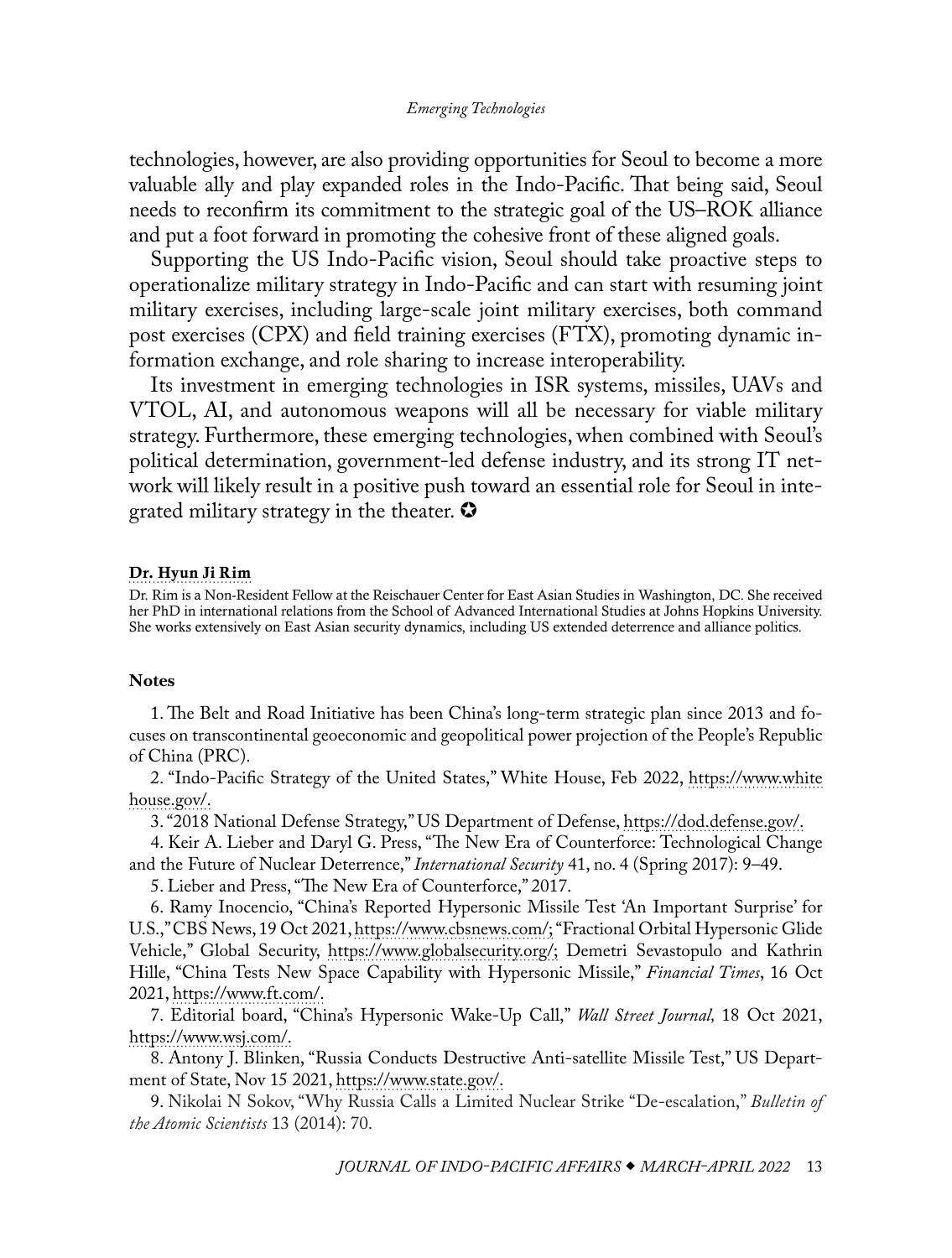<span id="page-12-0"></span>[10](#page-2-0). "S. Korea to Develop Indigenous Iron Dome-like Interceptor System against N.K. Artillery," Yonhap News Agency, 28 June 2021, [https://en.yna.co.kr/](https://en.yna.co.kr/view/AEN20210628005400325).

[11](#page-2-0). Joe Biden, Narendra Modi, Scott Morrison, and Yoshihide Suga, "Our Four Nations Are Committed to a Free, Open, Secure, and Prosperous Indo-Pacific Region," *Washington Post*, 13 March 2021, [https://www.washingtonpost.com/.](https://www.washingtonpost.com/opinions/2021/03/13/biden-modi-morrison-suga-quad-nations-indo-pacific/)

[12](#page-2-0). Ser Myo-ja, "Biden Tells Moon Korea Is a 'Linchpin,'" *Korea JoonAng Daily*, 12 Nov 2020, [https://koreajoongangdaily.joins.com/.](https://koreajoongangdaily.joins.com/2020/11/12/national/politics/Joe-Biden-Moon-Jaein-alliance/20201112183500443.html)

[13.](#page-3-0) "U.S.-ROK Leaders' Joint Statement," White House, 21 May 2021, [https://www.white](https://www.whitehouse.gov/briefing-room/statements-releases/2021/05/21/u-s-rok-leaders-joint-statement/) [house.gov/.](https://www.whitehouse.gov/briefing-room/statements-releases/2021/05/21/u-s-rok-leaders-joint-statement/)

[14](#page-3-0). Arjun Kharpal, "How Asia Came to Dominate Chipmaking and What the U.S. Wants to Do About It," CNBC, 12 April 2021, [https://www.cnbc.com/](https://www.cnbc.com/2021/04/12/us-semiconductor-policy-looks-to-cut-out-china-secure-supply-chain.html).

[15](#page-4-0). Emma Newburger, "Biden Declares South Korean Battery Maker Deal a Win for U.S. Electric Vehicle Production," CNBC, 11 April 2021, [https://www.cnbc.com/](https://www.cnbc.com/2021/04/11/biden-praises-south-korean-battery-maker-deal-as-win-for-us-electric-vehicle-push.html).

[16](#page-4-0). Kim Sung-han, "Korean Peninsula Should Not Become a Weak Link in Sino-US Confrontation," 14 July 2021, *JoongAng Ilbo*, [https://news.joins.com/.](https://news.joins.com/article/24104901)

[17](#page-4-0). Asia Maritime Transparency Initiative, "Exploring China's Unmanned Ocean Network," CSIS, 20 June 2020, [https://amti.csis.org/.](https://amti.csis.org/exploring-chinas-unmanned-ocean-network/)

[18](#page-4-0). Shin Hyonhee, "South Korea 'Fired 249 Warning Shots' to Fend Off Chinese Fishing Boats," Reuters, 20 Dec 2017, [https://www.reuters.com/](https://www.reuters.com/article/us-southkorea-china-fishingboats/south-korea-fired-249-warning-shots-to-fend-off-chinese-fishing-boats-idUSKBN1EE0ZH).

[19](#page-4-0). "Illegal Chinese Fishing in S. Korea Grows Increasingly Unrestrained," Yonhap News Agency, 5 Oct 2020, [https://en.yna.co.kr/.](https://en.yna.co.kr/view/AEN20201005007200315)

[20](#page-4-0). Shim Kyu-Seok, "U.S. Accuses China, Russia of Trying to 'Destabilize' Region with Kadiz Violations, *Korea JoongAng Daily*, 23 Dec 2021, [https://koreajoongangdaily.joins.com/](https://koreajoongangdaily.joins.com/2020/12/23/national/defense/kadiz-Russia-China/20201223174800484.html).

[21](#page-4-0). The Island of Baengnyeong, Beangnyeongdo (백령도) in Korean, is located near the Northern Limit Line, a strategic location for intelligence collecting for the US-ROK alliance.

[22](#page-4-0). "Aukus: UK, US and Australia Launch Pact to Counter China," BBC News, 16 Sep 2021, [https://www.bbc.com/.](https://www.bbc.com/news/world-58564837)

[23](#page-5-0). Shim, "U.S. Accuses China, Russia," 2021.

[24](#page-5-0). Shim, "U.S. Accuses China, Russia," 2021.

[25](#page-5-0). "Department of Defense Indo-Pacific Strategy Report 2019," U.S. Department of Defense, [https://media.defense.gov/](https://media.defense.gov/2019/Jul/01/2002152311/-1/-1/1/DEPARTMENT-OF-DEFENSE-INDO-PACIFIC-STRATEGY-REPORT-2019.PDF).

[26](#page-5-0). Missile Defense Project, "Missiles of North Korea," Missile Threat, Center for Strategic and International Studies, June 14, 2021, [https://missilethreat.csis.org/](https://missilethreat.csis.org/country/dprk/).

[27](#page-6-0). "South Korea: Drones 'Confirmed as North Korean,'" BBC News, 8 May 2014, [https://](https://www.bbc.com/news/world-asia-27321668) [www.bbc.com/.](https://www.bbc.com/news/world-asia-27321668)

[28](#page-6-0). "North Korean Man Caught by South After Crossing Border," BBC News, 17 Feb 2021, [https://www.bbc.com/.](https://www.bbc.com/news/world-asia-56083161)

[29](#page-6-0). On the qualitative arms race, see Albert Wohlstetter, "Is There a Strategic Arms Race?" *Foreign Policy* 15 (1974): 3–20, [https://doi.org/10.2307/1147927;](https://doi.org/10.2307/1147927) Sanford Lakoff and Erik Bruvold, "Controlling the Qualitative Arms Race: The Primacy of Politics," *Science, Technology, & Human Values* 15, no. 4 (1990): 382–411, [https://doi.org/10.1177/016224399001500401.](https://doi.org/10.1177%2F016224399001500401)

[30](#page-7-0). Data available on the Ministry of National Defense website, [https://www.mnd.go.kr/.](https://www.mnd.go.kr/user/boardList.action?boardId=O_59748&siteId=mnd&id=mnd_010403000000)

[31.](#page-7-0) The Presidential Committee on the Fourth Industrial Revolution,<https://www.4th-ir.go.kr/>.

[32](#page-8-0). Gareth Jennings, "Israel, South Korea to Co-operate on Unmanned Airborne ISTAR," Janes, 15 March 2021, [https://www.janes.com/.](https://www.janes.com/defence-news/news-detail/israel-south-korea-to-co-operate-on-unmanned-airborne-istar)

14 *JOURNAL OF INDO-PACIFIC AFFAIRS MARCH-APRIL 2022*